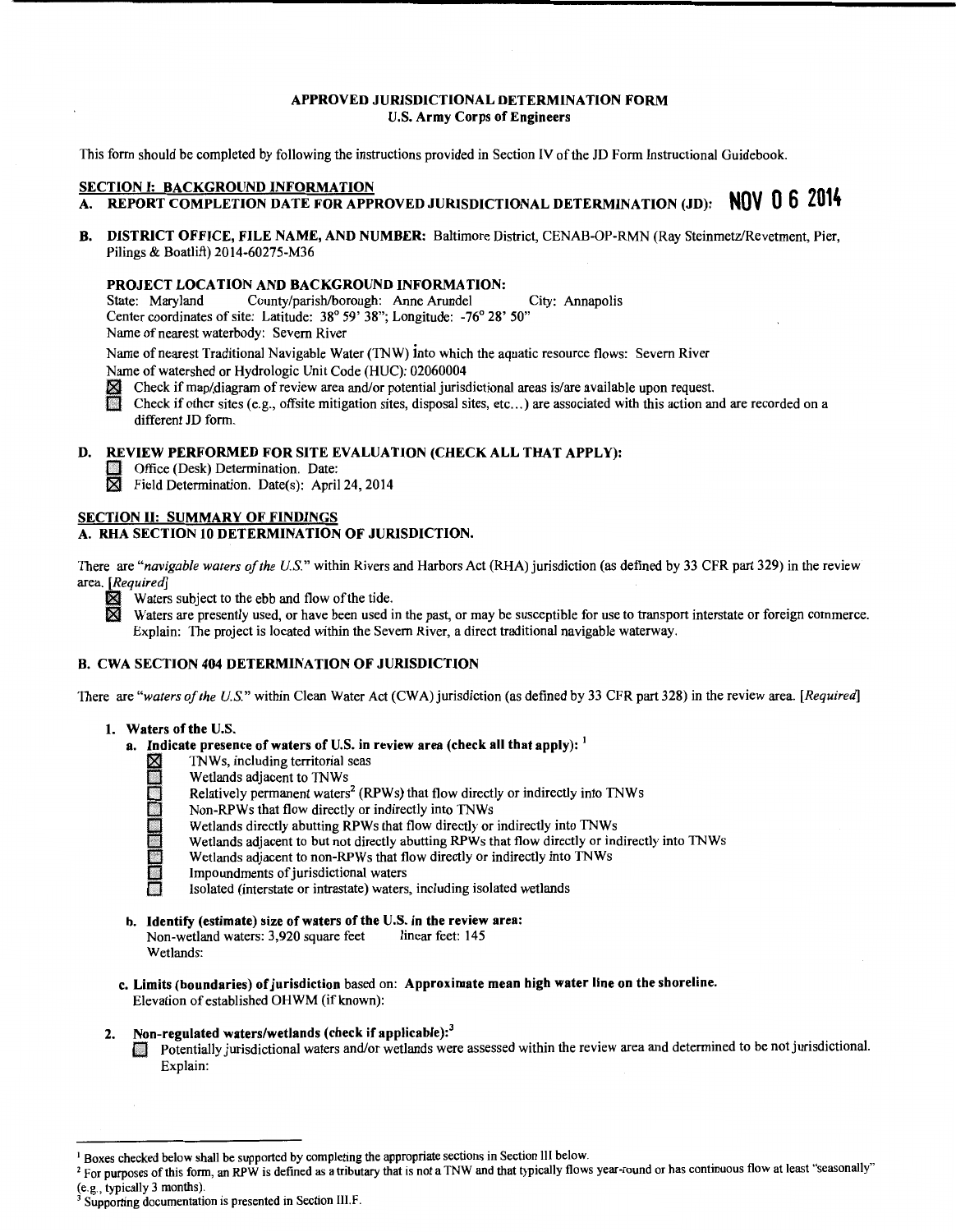#### SECTION III: CWA ANALYSIS

#### A. TNWs AND WETLANDS ADJACENT TO TNWs

The agencies will assert jurisdiction over TNWs and wetlands adjacent to TNWs. If the aquatic resource is a TNW, complete Section III.A.l and Section III.D.l. only; if the aquatic resource is a wetland adjacent to a TNW, complete Sections III.A.l and 2 and Section III.D.l.; otherwise, see Section III.B below.

#### 1. TNW

Identify TNW: Severn River

Summarize rationale supporting determination: The project is located within the Severn River, a traditional navigable waterway which is subject to the ebb and flow of the tide and has been used in the past, and is presently used, for transport of interstate or foreign commerce. Under Corps regulations at 33 CFR Part 329.4, navigable waters include all waters subject to the ebb and flow of the tide.

#### 2. Wetland adjacent to TNW

Summarize rationale supporting conclusion that wetland is "adjacent": none

#### B. CHARACTERISTICS OF TRIBUTARY (THAT IS NOT A TNW) AND ITS ADJACENT WETLANDS (IF ANY):

This section summarizes information regarding characteristics of the tributary and its adjacent wetlands, if any, and it helps determine whether or not the standards for jurisdiction established under *Rapanos* have been met.

The agencies will assert jurisdiction over non-navigable tributaries of TNWs where the tributaries are "relatively permanent waters" (RPWs), i.e. tributaries that typically flow year-round or have continuous flow at least seasonally (e.g., typically 3 months). A wetland that directly abuts an RPW is also jurisdictional. If the aquatic resource is not a TNW, but has year-round (perennial) flow, skip to Section III.D.2. Ifthe aquatic resource is a wetland directly abutting a tributary with perennial flow, skip to Section III.D.4.

A wetland that is adjacent to but that does not directly abut an RPW requires a significant nexus evaluation. Corps districts and EPA regions will include in the record any available information that documents the existence of a significant nexus between a relatively permanent tributary that is not perennial (and its adjacent wetlands if any) and a traditional navigable water, even though a significant nexus finding is not required as a matter of law.

If the waterbody<sup>4</sup> is not an RPW, or a wetland directly abutting an RPW, a JD will require additional data to determine if the waterbody bas a significant nexus with a TNW. If the tributary has adjacent wetlands, the significant nexus evaluation must consider the tributary in combination with all of its adjacent wetlands. This significant nexus evaluation that combines, for analytical purposes, the tributary and all of its adjacent wetlands is used whether the review area identified in the JD request is the tributary, or its adjacent wetlands, or both. If the JD covers a tributary with adjacent wetlands, complete Section III.B.l for the tributary, Section III.B.2 for any onsite wetlands, and Section III.B.3 for all wetlands adjacent to that tributary, both onsite and offsite. The determination whether a significant nexus exists is determined in Section III.C below.

#### 1. Characteristics of non-TNWs that flow directly or indirectly into TNW

(i) General Area Conditions:<br>Watershed size: Pick List Watershed size: Drainage area: **Pick List** Average annual rainfall: inches Average annual snowfall: inches

#### (ii) Physical Characteristics:

- (a) Relationship with TNW:
	- Tributary flows directly into TNW. □ Tributary flows through Pick List tributaries before entering TNW.

Project waters are Pick List river miles from TNW. Project waters are Pick List river miles from RPW. Project waters are Pick List aerial (straight) miles from TNW. Project waters are **Pick List** aerial (straight) miles from RPW. Project waters cross or serve as state boundaries. Explain:

<sup>&</sup>lt;sup>4</sup> Note that the Instructional Guidebook contains additional information regarding swales, ditches, washes, and erosional features generally and in the arid West.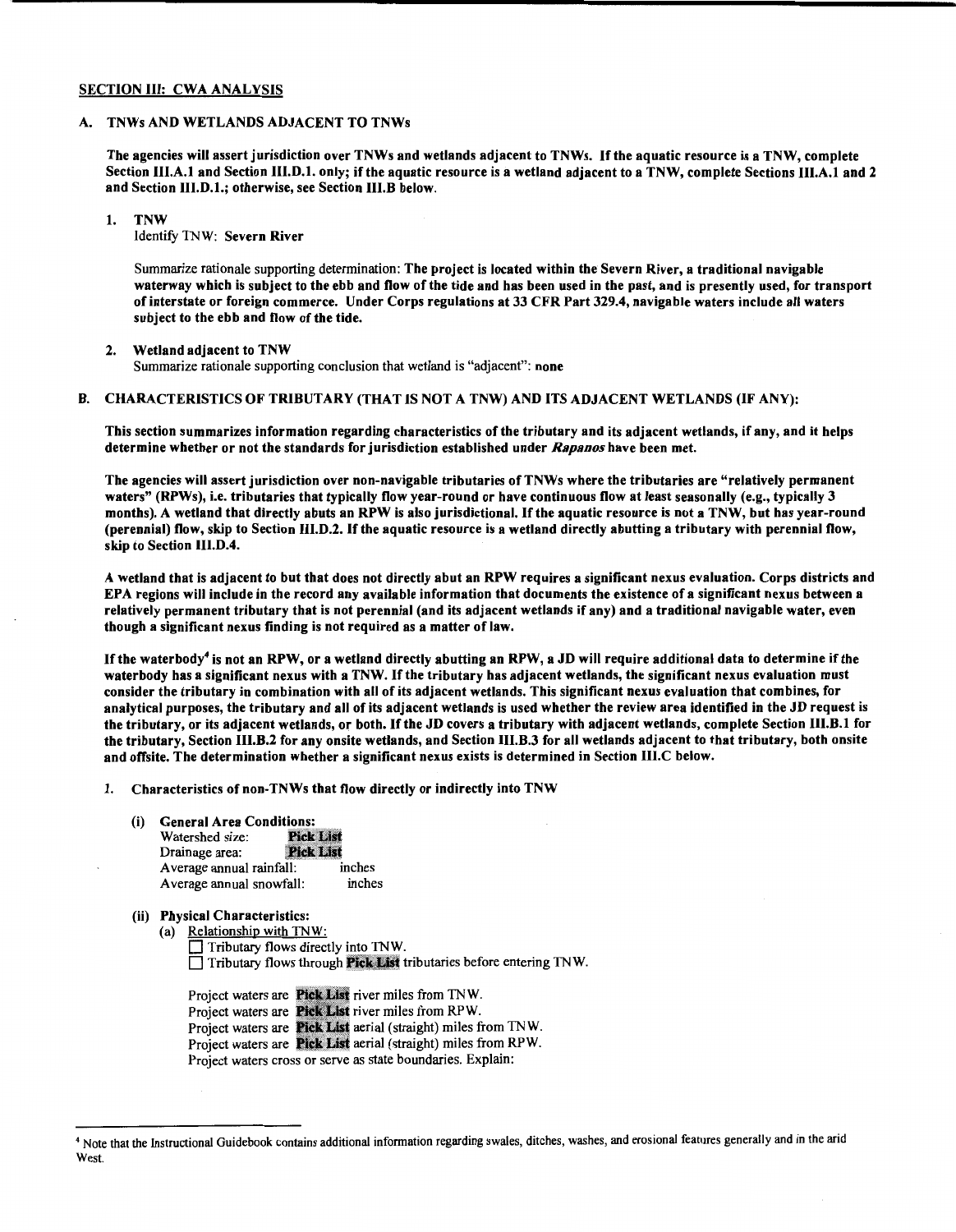Identify flow route to  $TW<sup>5</sup>$ : Tributary stream order, if known:

|  | (b) General Tributary Characteristics (check all that apply):<br>Tributary is:<br>Natural<br>Artificial (man-made). Explain:<br>Manipulated (man-altered). Explain:                                                                                                                                                                                                                                                                                                                                                                                                                                                                                                        |
|--|----------------------------------------------------------------------------------------------------------------------------------------------------------------------------------------------------------------------------------------------------------------------------------------------------------------------------------------------------------------------------------------------------------------------------------------------------------------------------------------------------------------------------------------------------------------------------------------------------------------------------------------------------------------------------|
|  | Tributary properties with respect to top of bank (estimate):<br>Average width:<br>feet<br>Average depth:<br>feet<br>Average side slopes: Pick List.                                                                                                                                                                                                                                                                                                                                                                                                                                                                                                                        |
|  | Primary tributary substrate composition (check all that apply):<br>$\Box$ Silts<br>Sands<br>Concrete<br>Muck<br>Cobbles<br>Gravel<br>Vegetation. Type/% cover:<br>Bedrock<br>$\Box$ Other. Explain:                                                                                                                                                                                                                                                                                                                                                                                                                                                                        |
|  | Tributary condition/stability [e.g., highly eroding, sloughing banks]. Explain:<br>Presence of run/riffle/pool complexes. Explain:<br>Tributary geometry: Pick List<br>$\frac{9}{6}$<br>Tributary gradient (approximate average slope):                                                                                                                                                                                                                                                                                                                                                                                                                                    |
|  | $(c)$ Flow:<br>Tributary provides for: Pick List<br>Estimate average number of flow events in review area/year: Pick List<br>Describe flow regime:<br>Other information on duration and volume:                                                                                                                                                                                                                                                                                                                                                                                                                                                                            |
|  | Surface flow is: Pick List. Characteristics:<br>Subsurface flow: Pick List. Explain findings:<br>$\Box$ Dye (or other) test performed:                                                                                                                                                                                                                                                                                                                                                                                                                                                                                                                                     |
|  | Tributary has (check all that apply):<br>$\Box$ Bed and banks<br>$\Box$ OHWM <sup>6</sup> (check all indicators that apply):<br>the presence of litter and debris<br>clear, natural line impressed on the bank<br>destruction of terrestrial vegetation<br>$\Box$ changes in the character of soil<br>the presence of wrack line<br>$\Box$ shelving<br>sediment sorting<br>vegetation matted down, bent, or absent<br>leaf litter disturbed or washed away<br>scour<br>multiple observed or predicted flow events<br>sediment deposition<br>abrupt change in plant community<br>water staining<br>$\Box$ other (list):<br>$\Box$ Discontinuous OHWM. <sup>7</sup> Explain: |
|  | If factors other than the OHWM were used to determine lateral extent of CWA jurisdiction (check all that apply):<br>Mean High Water Mark indicated by:<br>High Tide Line indicated by:<br>survey to available datum;<br>oil or scum line along shore objects<br>physical markings;<br>fine shell or debris deposits (foreshore)<br>vegetation lines/changes in vegetation types.<br>physical markings/characteristics<br>tidal gauges<br>other (list):                                                                                                                                                                                                                     |
|  | (iii) Chemical Characteristics:<br>Characterize tributary (e.g., water color is clear, discolored, oily film; water quality; general watershed characteristics, etc.).<br>Explain:                                                                                                                                                                                                                                                                                                                                                                                                                                                                                         |

Identify specific pollutants, if known:

 $\ddot{\phantom{a}}$ 

<sup>&</sup>lt;sup>5</sup> Flow route can be described by identifying, e.g., tributary a, which flows through the review area, to flow into tributary b, which then flows into TNW.<br><sup>6</sup>A natural or man-made discontinuity in the OHWM does not neces the OHWM has been removed by development or agricultural practices). Where there is a break in the OHWM that is unrelated to the waterbody's flow regime (e.g., flow over a rock outcrop or through a culvert), the agencies will look for indicators of flow above and below the break. 7 lbid.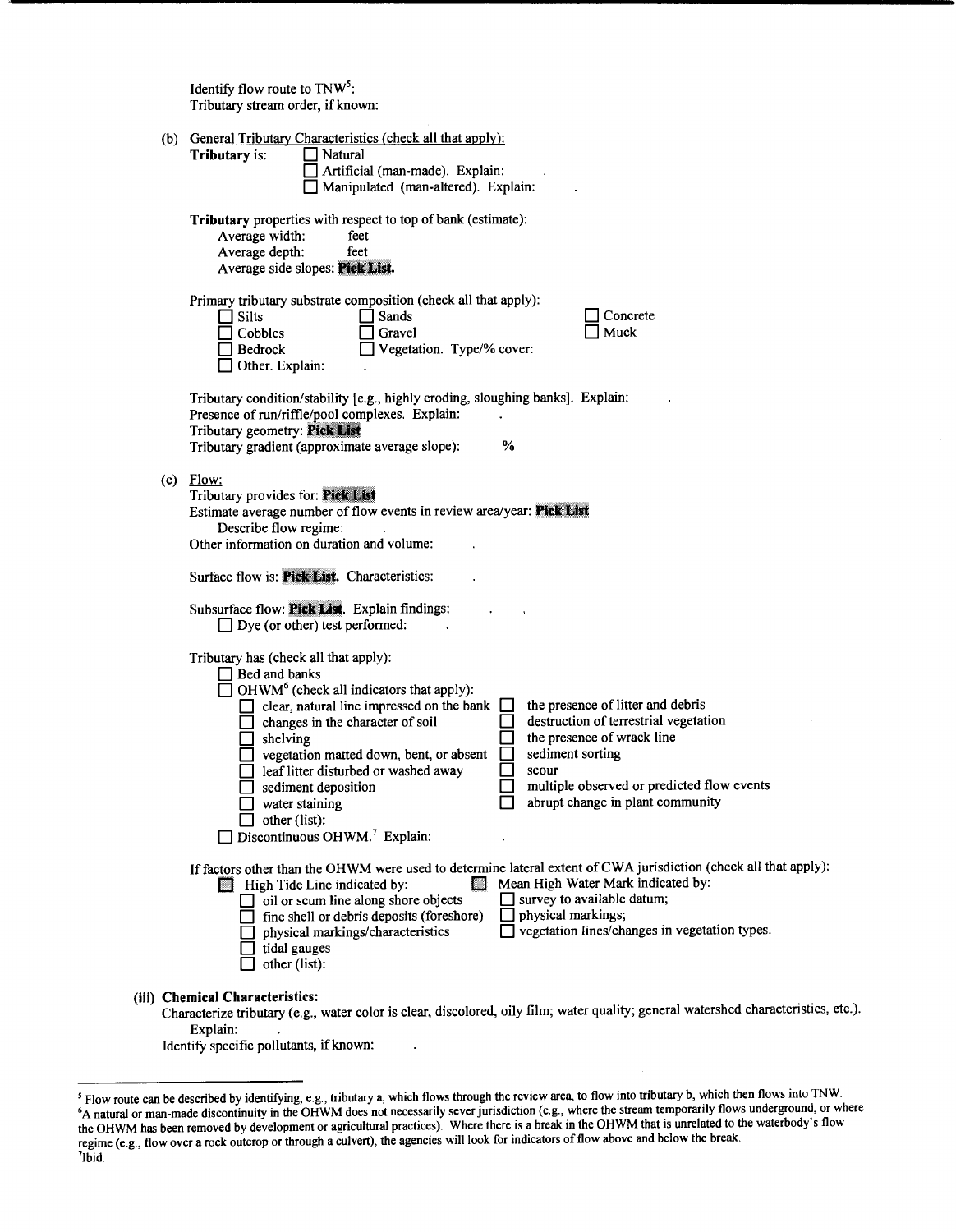#### (iv) Biological Characteristics. Channel supports (check all that apply):

- Riparian corridor. Characteristics (type, average width):
- **D** Wetland fringe. Characteristics:<br> **D** Habitat for:
- Habitat for:
	- D Federally Listed species. Explain findings:
	- $\Box$  Fish/spawn areas. Explain findings:
	- $\Box$  Other environmentally-sensitive species. Explain findings:
	- $\Box$  Aquatic/wildlife diversity. Explain findings:

### 2. Characteristics of wetlands adjacent to non-TNW that flow directly or indirectly into TNW

#### (i) Physical Characteristics:

- (a) General Wetland Characteristics: Properties: Wetland size: acres Wetland type. Explain: Wetland quality. Explain: Project wetlands cross or serve as state boundaries. Explain:
- (b) General Flow Relationship with Non-TNW: Flow is: **Pick List**. Explain:

Surface flow is: Pick List Characteristics:

Subsurface flow: Pick List. Explain findings:  $\Box$  Dye (or other) test performed:

- (c) Wetland Adjacency Determination with Non-TNW:
	- $\Box$  Directly abutting
	- $\Box$  Not directly abutting
		- Discrete wetland hydrologic connection. Explain:
		- D Ecological connection. Explain:
		- $\overline{\Box}$  Separated by berm/barrier. Explain:

### (d) Proximity (Relationship) to TNW

Project wetlands are **Pick List** river miles from TNW. Project waters are **Pick List** aerial (straight) miles from TNW. Flow is from: Pick List. Estimate approximate location of wetland as within the Pick List floodplain.

#### (ii) Chemical Characteristics:

Characterize wetland system (e.g., water color is clear, brown, oil film on surface; water quality; general watershed characteristics; etc.). Explain:

Identify specific pollutants, if known:

### (iii) Biological Characteristics. Wetland supports (check all that apply):

- D Riparian buffer. Characteristics (type, average width):
- Vegetation type/percent cover. Explain:<br>  $\Box$  Habitat for:

Habitat for:

- 0 Federally Listed species. Explain findings:
- 0 Fish/spawn areas. Explain findings:
- 0 Other environmentally-sensitive species. Explain findings:
- 0 Aquatic/wildlife diversity. Explain findings:

### 3. Characteristics of all wetlands adjacent to the tributary (if any)

All wetland(s) being considered in the cumulative analysis: Fick List Approximately ( ) acres in total are being considered in the cumulative analysis.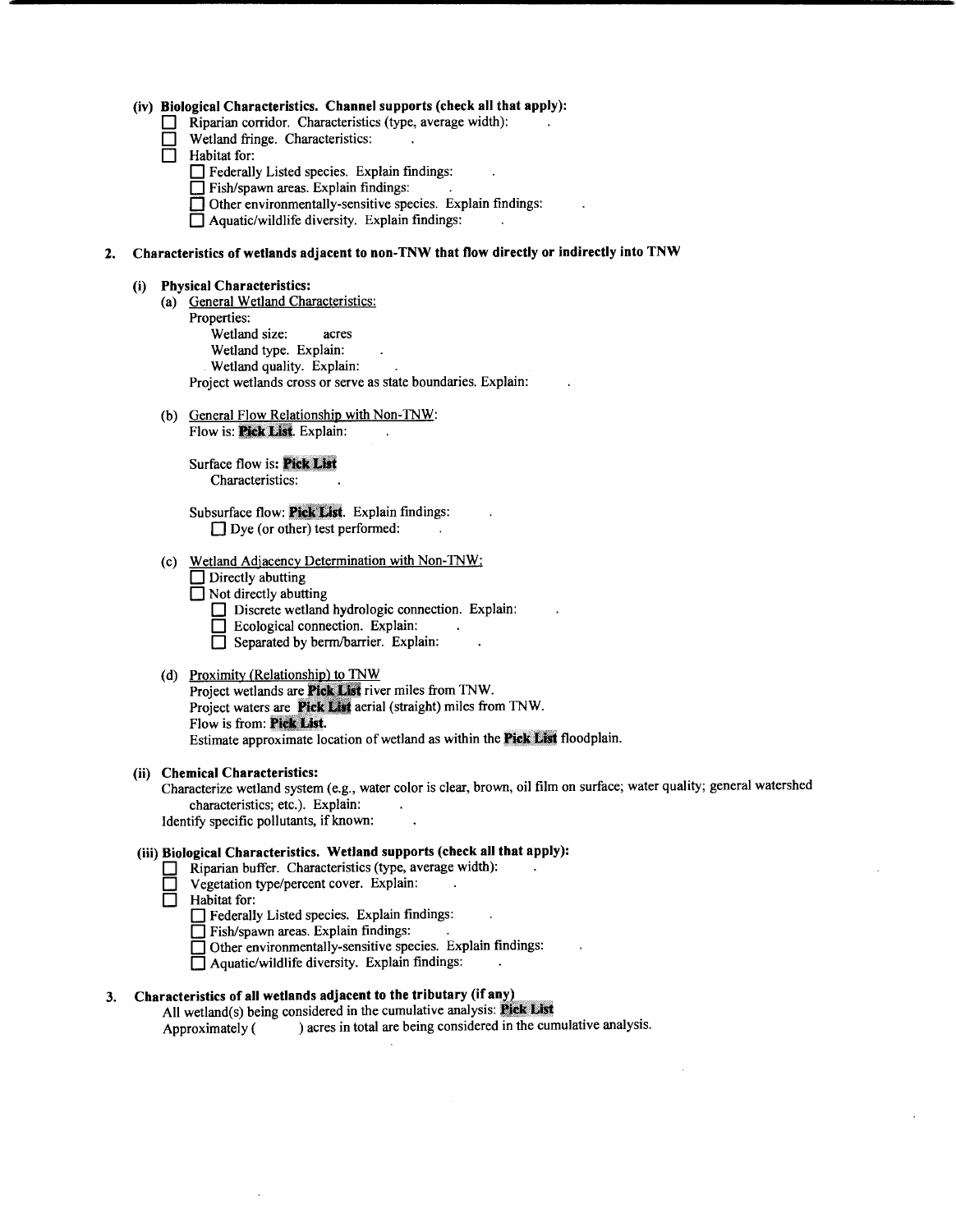For each wetland, specify the following:

 $Directly$  abuts? (Y/N) Size (in acres) Directly abuts? (Y/N) Size (in acres)

Summarize overall biological, chemical and physical functions being performed:

#### C. SIGNIFICANT NEXUS DETERMINATION

A significant nexus analysis will assess the flow characteristics and functions of the tributary itself and the functions performed by any wetlands adjacent to the tributary to determine if they significantly affect the chemical, physical, and biological integrity of a TNW. For each of the following situations, a significant nexus exists ifthe tributary, in combination with all of its adjacent wetlands, has more than a speculative or insubstantial effect on the chemical, physical and/or biological integrity of a TNW. Considerations when evaluating significant nexus include, but are not limited to the volume, duration, and frequency ofthe flow of water in the tributary and its proximity to a TNW, and the functions performed by the tributary and all its adjacent wetlands. It is not appropriate to determine significant nexus based solely on any specific threshold of distance (e.g. between a tributary and its adjacent wetland or between a tributary and the TNW). Similarly, the fact an adjacent wetland lies within or outside of a floodplain is not solely determinative of significant nexus.

#### Draw connections between the features documented and the effects on the TNW, as identified in the Rapanos Guidance and discussed in the Instructional Guidebook. Factors to consider include, for example:

- Does the tributary, in combination with its adjacent wetlands (if any), have the capacity to carry pollutants or flood waters to TNWs, or to reduce the amount of pollutants or flood waters reaching a TNW?
- Does the tributary, in combination with its adjacent wetlands (if any), provide habitat and lifecycle support functions for fish and other species, such as feeding, nesting, spawning, or rearing young for species that are present in the TNW?
- Does the tributary, in combination with its adjacent wetlands (if any), have the capacity to transfer nutrients and organic carbon that support downstream foodwebs?
- Does the tributary, in combination with its adjacent wetlands (if any), have other relationships to the physical, chemical, or biological integrity of the TNW?

#### Note: the above list of considerations is not inclusive and other functions observed or known to occur should be documented below:

- 1. Significant nexus findings for non-RPW that has no adjacent wetlands and flows directly or indirectly into TNWs. Explain findings of presence or absence of significant nexus below, based on the tributary itself, then go to Section Ill.D:
- 2. Significant nexus findings for non-RPW and its adjacent wetlands, where the non-RPW flows directly or indirectly into TNWs. Explain findings of presence or absence of significant nexus below, based on the tributary in combination with all of its adjacent wetlands, then go to Section III.D:
- 3. Significant nexus findings for wetlands adjacent to an RPW but that do not directly abut the RPW. Explain findings of presence or absence of significant nexus below, based on the tributary in combination with all of its adjacent wetlands, then go to Section III.D:

#### D. DETERMINATIONS OF JURISDICTIONAL FINDINGS. THE SUBJECT WATERS/WETLANDS ARE (CHECK ALL THAT APPLY):

1. TNWs and Adjacent Wetlands. Check all that apply and provide size estimates in review area:<br> **INWS:** 3.920 square feet linear feet: 145  $\blacksquare$  TNWs: 3,920 square feet linear feet<br> $\blacksquare$  Wetlands adjacent to TNWs: acres  $\blacksquare$  Wetlands adjacent to TNWs:

- 2. RPWs that flow directly or indirectly into TNWs.<br>Tributaries of TNWs where tributaries typically flow year-round are jurisdictional. Provide data and rationale indicating that tributary is perennial:
	- **Extract Tributaries of TNW where tributaries have continuous flow "seasonally" (e.g., typically three months each year) are** jurisdictional. Data supporting this conclusion is provided at Section III.B. Provide rationale indicating that tributary flows seasonally: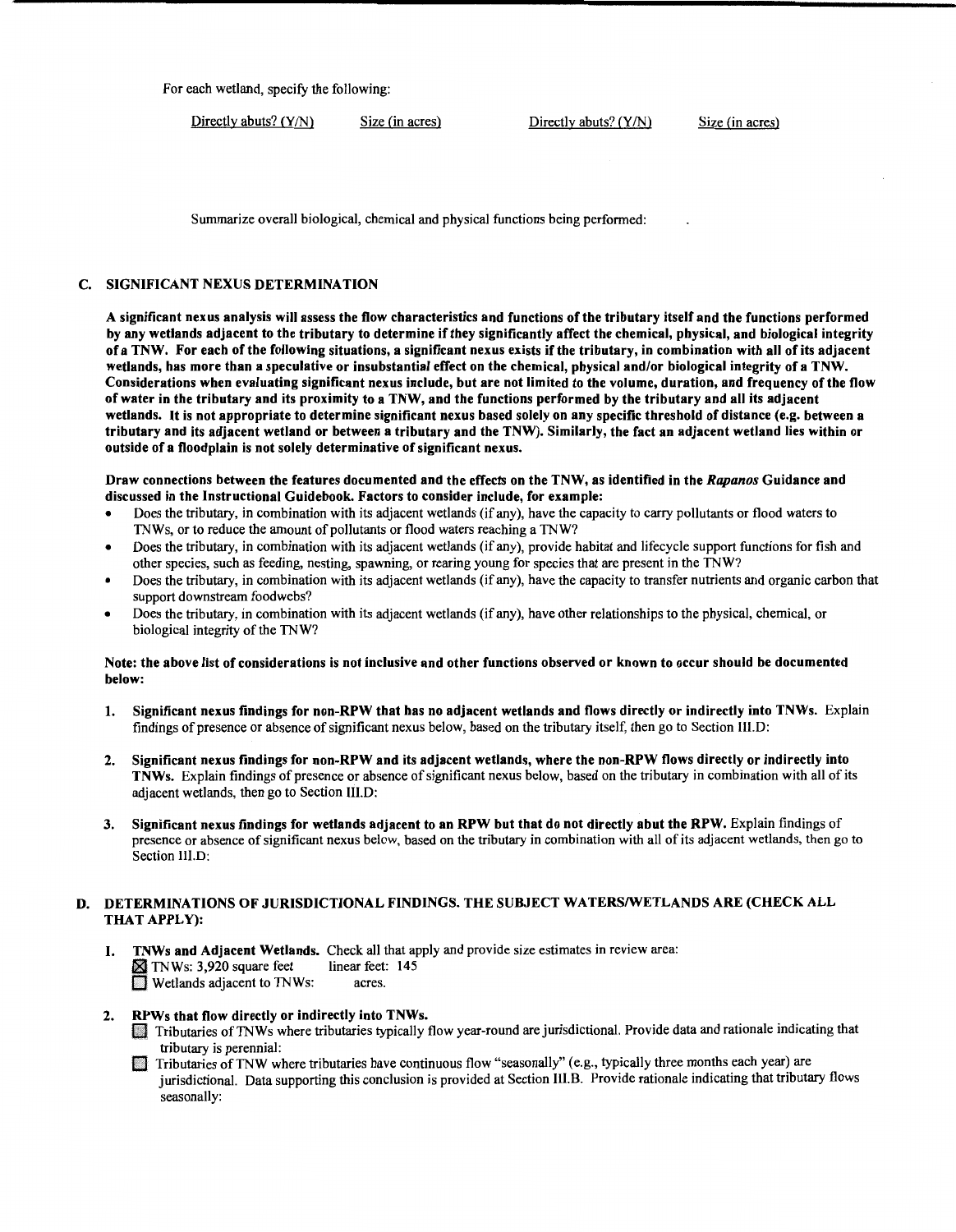Provide estimates for jurisdictional waters in the review area (check all that apply):

- Tributary waters: linear feet width (ft).
- Other non-wetland waters: acres. Identify type $(s)$  of waters:
- 3. Non-RPWs<sup>8</sup> that flow directly or indirectly into TNWs.
	- Waterbody that is not a TNW or an RPW, but flows directly or indirectly into a TNW, and it has a significant nexus with a TNW is jurisdictional. Data supporting this conclusion is provided at Section III. C.

Provide estimates for jurisdictional waters within the review area (check all that apply):<br>
Tributary waters: linear feet width (ft).

- Tributary waters: linear feet<br>
Other non-wetland waters: ac
	- Other non-wetland waters: acres.
		- Identify type(s) of waters:

#### 4. Wetlands directly abutting an RPW that flow directly or indirectly into TNWs.

 $\Box$  Wetlands directly abut RPW and thus are jurisdictional as adjacent wetlands.

- 0 Wetlands directly abutting an RPW where tributaries typically flow year-round. Provide data and rationale indicating that tributary is perennial in Section Ill.D.2, above. Provide rationale indicating that wetland is directly abutting an RPW:
- 0 Wetlands directly abutting an RPW where tributaries typically flow "seasonally." Provide data indicating that tributary is seasonal in Section III.B and rationale in Section III.D.2, above. Provide rationale indicating that wetland is directly abutting an RPW:

Provide acreage estimates for jurisdictional wetlands in the review area: acres.

- 5. Wetlands adjacent to but not directly abutting an RPW that flow directly or indirectly into TNWs.
	- 0 Wetlands that do not directly abut an RPW, but when considered in combination with the tributary to which they are adjacent and with similarly situated adjacent wetlands, have a significant nexus with a TNW are jurisidictional. Data supporting this conclusion is provided at Section III.C.

Provide acreage estimates for jurisdictional wetlands in the review area: acres.

#### 6. Wetlands adjacent to non-RPWs that flow directly or indirectly into TNWs.

IB Wetlands adjacent to such waters, and have when considered in combination with the tributary to which they are adjacent and with similarly situated adjacent wetlands, have a significant nexus with a TNW are jurisdictional. Data supporting this conclusion is provided at Section III.C.

Provide estimates for jurisdictional wetlands in the review area: acres.

#### 7. Impoundments of jurisdictional waters.<sup>9</sup>

- As a general rule, the impoundment of a jurisdictional tributary remains jurisdictional.<br>
Demonstrate that impoundment was created from "waters of the U.S.," or<br>
Demonstrate that water meets the criteria for one of the cat
	- Demonstrate that impoundment was created from "waters of the U.S.," or
	- Demonstrate that water meets the criteria for one of the categories presented above (1-6), or
	- Demonstrate that water is isolated with a nexus to commerce (see  $E$  below).

# ISOLATED (INTERSTATE OR INTRA-STATE) WATERS, INCLUDING ISOLATED WETLANDS, THE USE, DEGRADATION OR DESTRUCTION OF WHICH COULD AFFECT INTERSTATE COMMERCE, INCLUDING ANY SUCH WATERS (CHECK ALL THAT APPLY):<sup>10</sup><br>which are or could be used by interstate or foreign travelers for recreational or other purposes.<br>from which fish or shellfish are or could be taken and sold in interstate or foreig

- which are or could be used by interstate or foreign travelers for recreational or other purposes.<br>
from which fish or shellfish are or could be taken and sold in interstate or foreign commerce.<br>
which are or could be used from which fish or shellfish are or could be taken and sold in interstate or foreign commerce.
- which are or could be used for industrial purposes by industries in interstate commerce.
- Interstate isolated waters. Explain: Interstate isolated water<br>
Other factors. Explain:
- 

#### Identify water body and summarize rationale supporting determination:

<sup>&</sup>lt;sup>8</sup>See Footnote # 3.<br><sup>9</sup> To complete the analysis refer to the key in Section III.D.6 of the Instructional Guidebook.<br><sup>10</sup> Prior to asserting or declining CWA jurisdiction based solely on this category, Corps Districts wil review consistent with the process described in the Corps/EPA *Memorandum Regarding CWA Act Jurisdiction Following Rapanos.*